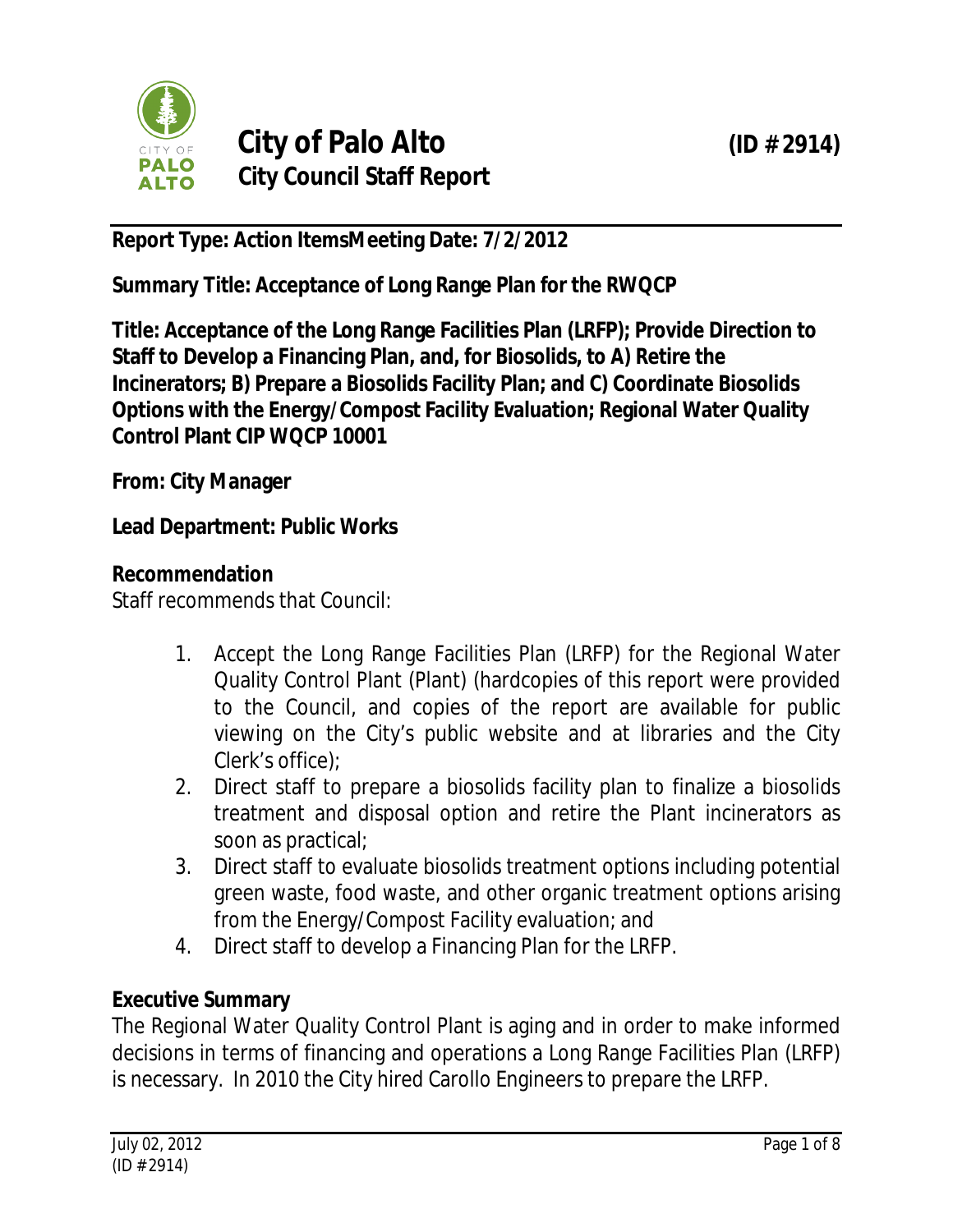Staff requests that Council accept the LRFP. Implementing the projects and recommendations of the LRFP will ensure capital reinvestment, wastewater treatment services for six agencies, and ongoing water quality control to protect the San Francisco Bay and local creeks. A biosolids facility plan is needed to finalize a treatment and disposal solution for the Plant's biosolids. The final four options from the LRFP along with any viable biosolids treatment or disposal options arising from private company proposals in the Energy/Compost Facility RFP process (staff report ID  $#$  2557) would be evaluated in the biosolids facility plan. Additionally, a financing plan is needed to detail financing options and further define partner shares.

## **Background**

Palo Alto owns and operates the Plant. Approximately 39% of the treatment cost is funded by Palo Alto sewer ratepayers, with remaining expenses covered by five other contributing agencies (called "partners"), which include the City of Mountain View, Los Altos, Los Altos Hills, Stanford University, and East Palo Alto Sanitary District. The Plant treats the sewage from about 217,000 residents and 170,000 jobs. Sewage flows average 22 million gallons per day and are treated using various industrial equipment on 25 acres of land adjacent to the airport and Byxbee Park. Stormwater is not treated at the Plant but is instead directed to the San Francisco Bay in separate pipes.

Most of major Plant facilities are 40 years old and operate under industrial service conditions. Most of these facilities require major rehabilitation or replacement within the near-term.

On July 26, 2010, Council approved a contract with Carollo Engineers to prepare the Long Range Facilities Plan (CMR:322:10). This is the first comprehensive long range plan for the Plant since 1966. This new long range plan will help the City make financially and operationally wise decisions for reinvestment in capital infrastructure, site planning, and dealing with future regulations. Staff is requesting that Council accept the LRFP.

Numerous meetings were held with the public (10/27/10, 2/9/11, 5/4/11, 11/16/11, & 3/1/12), Plant partners (1/10/11 & 4/23/12), and Stanford engineering professors (3/31/11). Meetings were well attended, with lively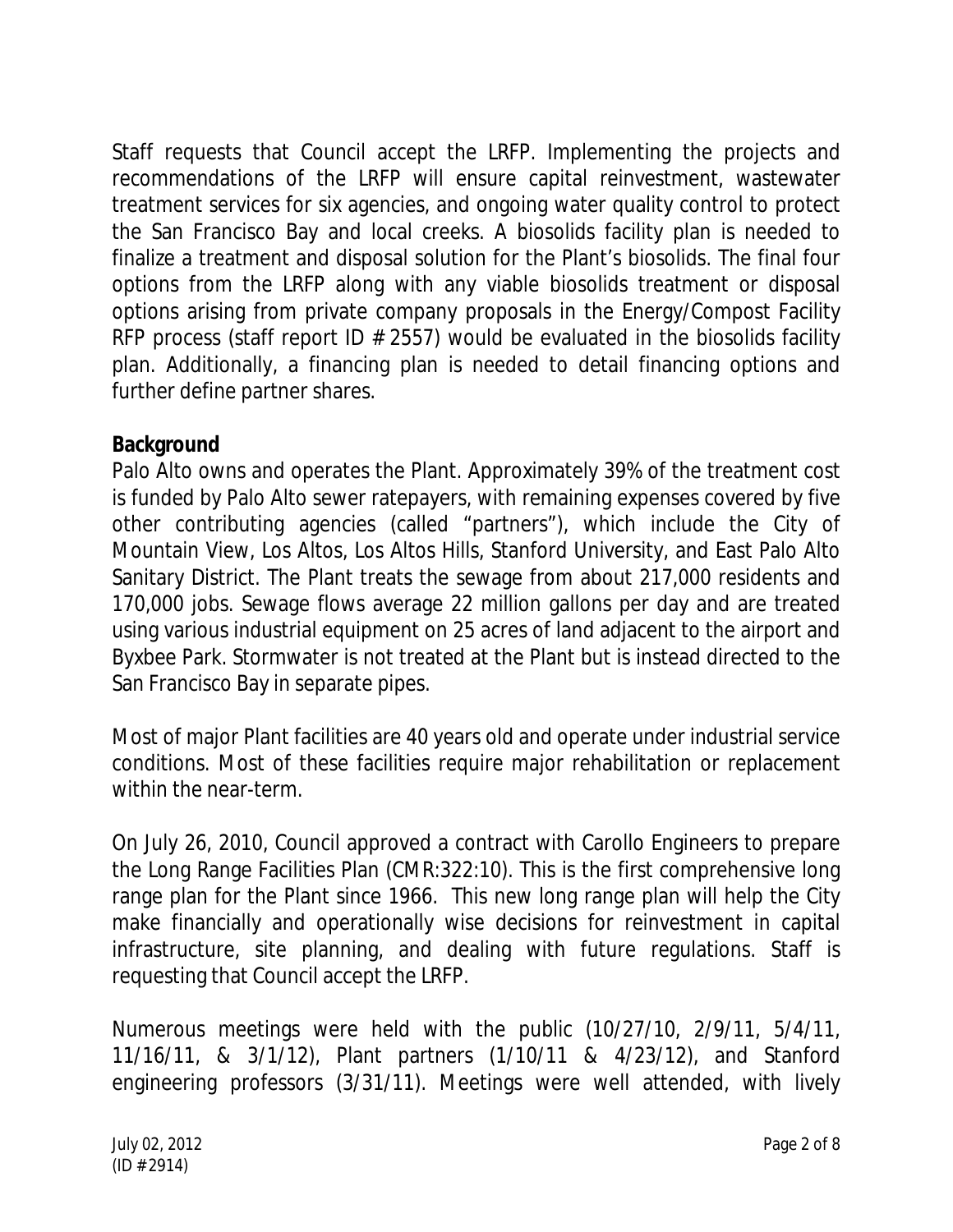discussions. Meetings addressed updating long term goals, review of emerging technologies, review of solid and liquid treatment options, and financial impacts. Public input provided staff a roadmap for planning needed facilities.

#### **Discussion**

### Source Control

The LRFP is primarily a capital infrastructure plan; however, source control efforts clearly support operational and capital rehabilitation by extending the life of existing facilities and improving overall Plant performance. Source control supports capital planning. The City is a leader in protecting the Bay by identifying and controlling harmful pollutants at the source. A few source control examples include potable water conservation to reduce wastewater treatment equipment wear-and-tear, traditional pollutant-specific efforts (e.g., copper, pharmaceuticals, etc.) to avoid costs for new facilities, reduction of infiltrating water into sewers to mitigate Plant wet-weather capacity constraints and improve recycled water quality.

### Flow / Load Projections

The LRFP utilized the Association of Bay Area Governments (ABAG) population projections from 2009. Population estimates were translated into flow and pollutant loads for the 50-year planning horizon. Forecasting was required to determine if the Plant operational footprint and treatment capacity needed expansion. Fortunately, the LRFP work concluded that the Plant has sufficient capacity to meet the projected flow and pollutant loads and does not need to be expanded. However, the LRFP did identify the need for major capital projects due to rehabilitate or replace aging facilities.

#### Regulatory Issues

The LRFP previewed major regulatory issues that might trigger significant capital investment. Emerging contaminants (e.g., pharmaceuticals) are a long range issue currently being addressed by more cost-effective source control methods. Nutrients are a key potential issue impacting capital facilities in the midterm. Nutrients (nitrogen and phosphorous) can harm marine life if they cause too great an increase in algae and plant growth (eutrophication). San Francisco Bay algae levels appear to be increasing, but regulatory agencies have, so far, not concluded that sewage treatment plants should remove nutrients, or that the Bay is impaired. Staff is participating in studies being conducted by scientists at the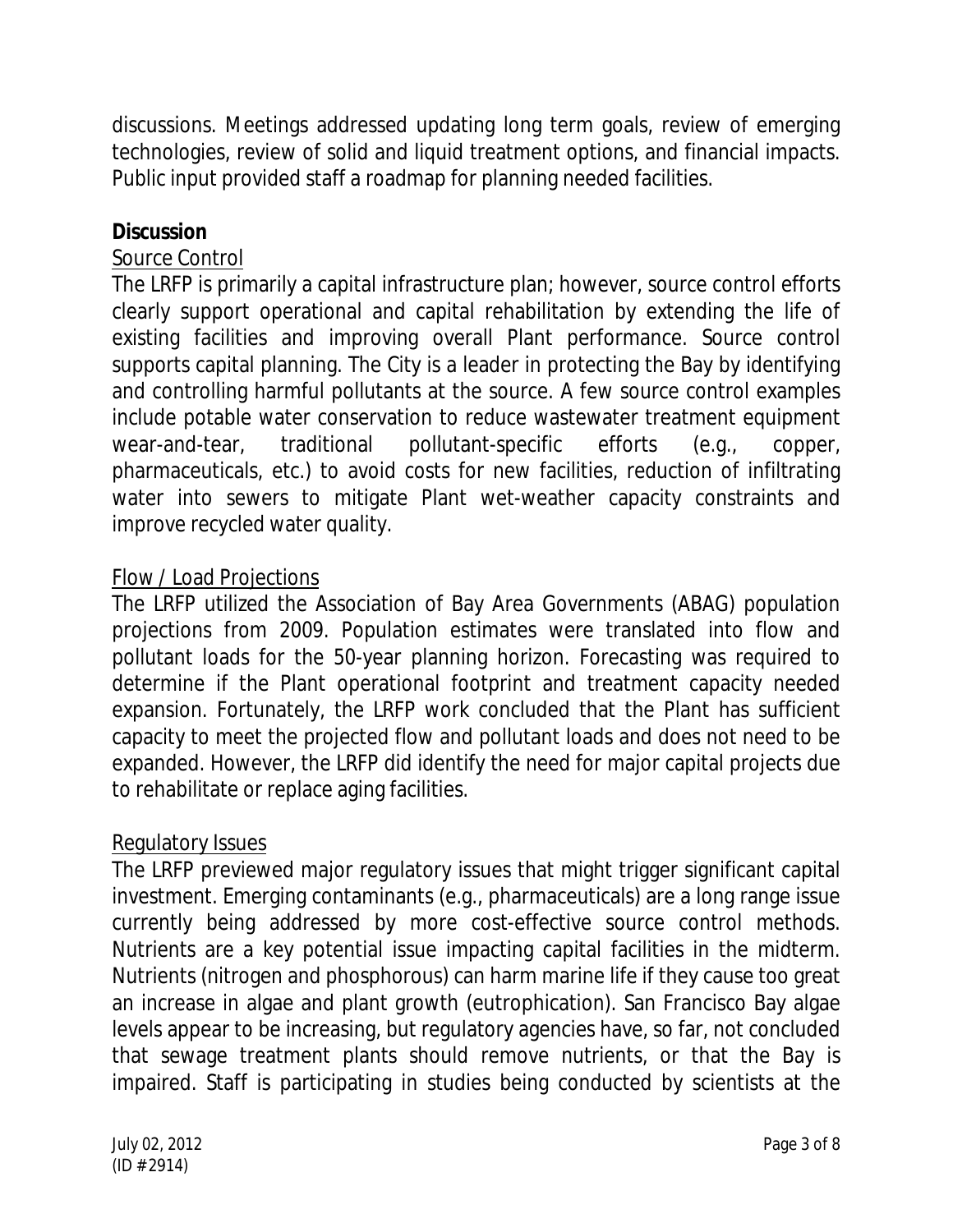direction of regulatory agencies. The Plant discharges nutrients into the Bay in the treated water. If ultimately required by the regulatory agencies, the Plant would need to install new nutrient removal equipment. The LRFP narrowed nutrient removal solutions to three technology options. New nutrient removal facilities would, in all likelihood, be required because source control would not likely remove sufficient amounts of nutrients. In any case, the City will continue its efforts working on nonpoint sources to keep nutrients out of local creeks and the Bay (e.g., lawn fertilizer). Staff will continue to monitor regulatory developments in this area.

### Retire Incinerators

The City is one of two agencies still running a sewage sludge (biosolids) incinerator in California. Staff recommends retirement of the 40-year old incinerators as soon as practical as they are at the end of their useful life. The LRFP planned for incinerator retirement by 2019.

Besides being at the end of their useful life, there are other reasons for retiring the incinerators. They are of an older generation and are not amenable for conversion to a renewable bioenergy facility that would recover energy from the biosolids. The LRFP recommended anaerobic digestion and gasification options for further evaluation in the Biosolids Facility Plan. The incinerators are the largest source of greenhouse gas (GHG) emissions from City facilities. In contrast to incinerators, which release the greenhouse gas carbon dioxide  $(CO<sub>2</sub>)$  to atmosphere, the recommended technologies convert carbon from the biosolids into renewable fuel.

Additionally, the evolving United States Environmental Protection Agency air regulations are becoming more difficult to meet. While new requirements are not imminent, judicial or regulatory action may enforce a regulatory limit that the City cannot meet. Air pollution control solutions will be expensive and likely involve an inflexible compliance schedule. Operation of the existing incinerators is difficult as they produce a hazardous waste ash with a high level of soluble copper. Staff efforts to reduce copper residue sufficiently to meet anticipated regulations have been unsuccessful. Mechanical repairs on the furnace are becoming more and more complex (e.g., the steel shell has been rusting and bricks are shifting) and the incinerators are becoming less and less reliable.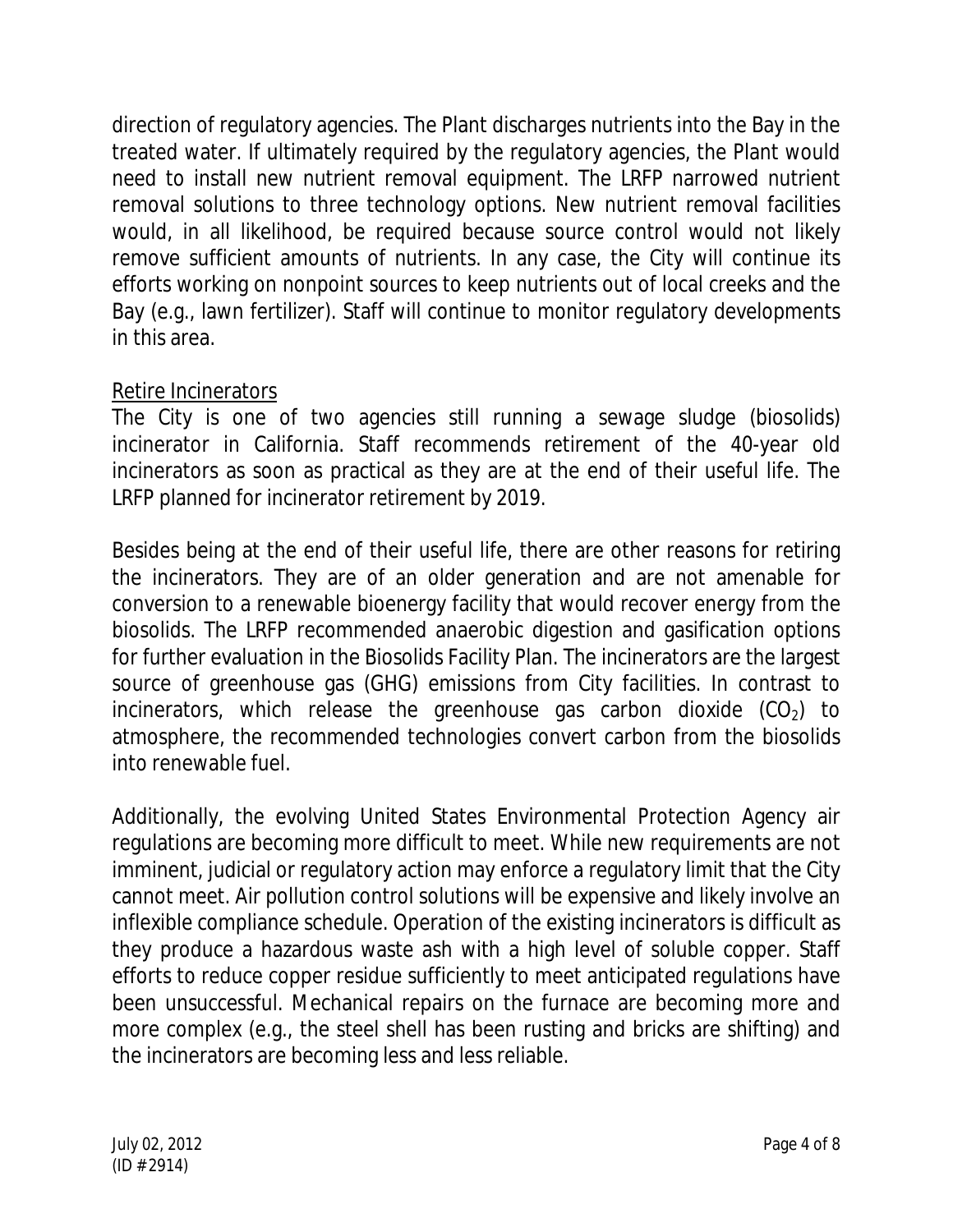#### Next Steps

Given the need to retire the incinerators, the LRFP narrowed down the solids handling options to four solutions: onsite anaerobic digestion, offsite anaerobic digestion at the San Jose wastewater plant, onsite gasification, and offsite gasification through a regional coalition of wastewater agencies (i.e., Bay Area Biosolids to Energy). Final evaluation of these options is needed in the proposed Biosolids Facility Plan. The Biosolids Facility Plan will identify a recommended solids handling treatment technology and disposal option for Council approval leading into the CEQA process, design, and construction.

Because of timing issues with LRFP finalization and the recently passed Measure E which permits a portion of Byxbee Park to be used for an Energy/Compost facility, the LRFP did not evaluate use of undedicated portions of Byxbee Park for biosolids handling options. Vendors that propose on potential solutions on the 10 acres might have viable solutions for consideration as part of any ultimate biosolids handling solution. To this end, the Biosolids Facility Plan will evaluate the four options from the LRFP *as well as* the viable biosolids treatment options resulting from vendor proposals originating in the Energy / Compost Facility evaluation. As a result of these two studies, a recommended solution for biosolids will be brought back to Council along with a combined recommendation for food waste and green waste.

To realize these goals, significant staff, consultant, and vendor work will be required and a strategy is needed to guide these efforts. An Organics Resource Recovery Strategy (ORRS) is needed to define community goals for organic waste options. For biosolids, this will include defining strategic resource and recovery options for organics traditionally sent through public sewers (e.g., human wastes, food wastes via garbage disposals, fats/oils/grease (FOG), screenings, etc.). Public Works staff for both projects will oversee the ORRS and the RFP to vendors of dry anaerobic digestion, composting, and/or energy conversion facilities (see Energy/Compost Facility Action Plan, Staff Report 2557).

#### Biosolids Schedule

A timeline of next steps is shown below:

Item Anticipated Completion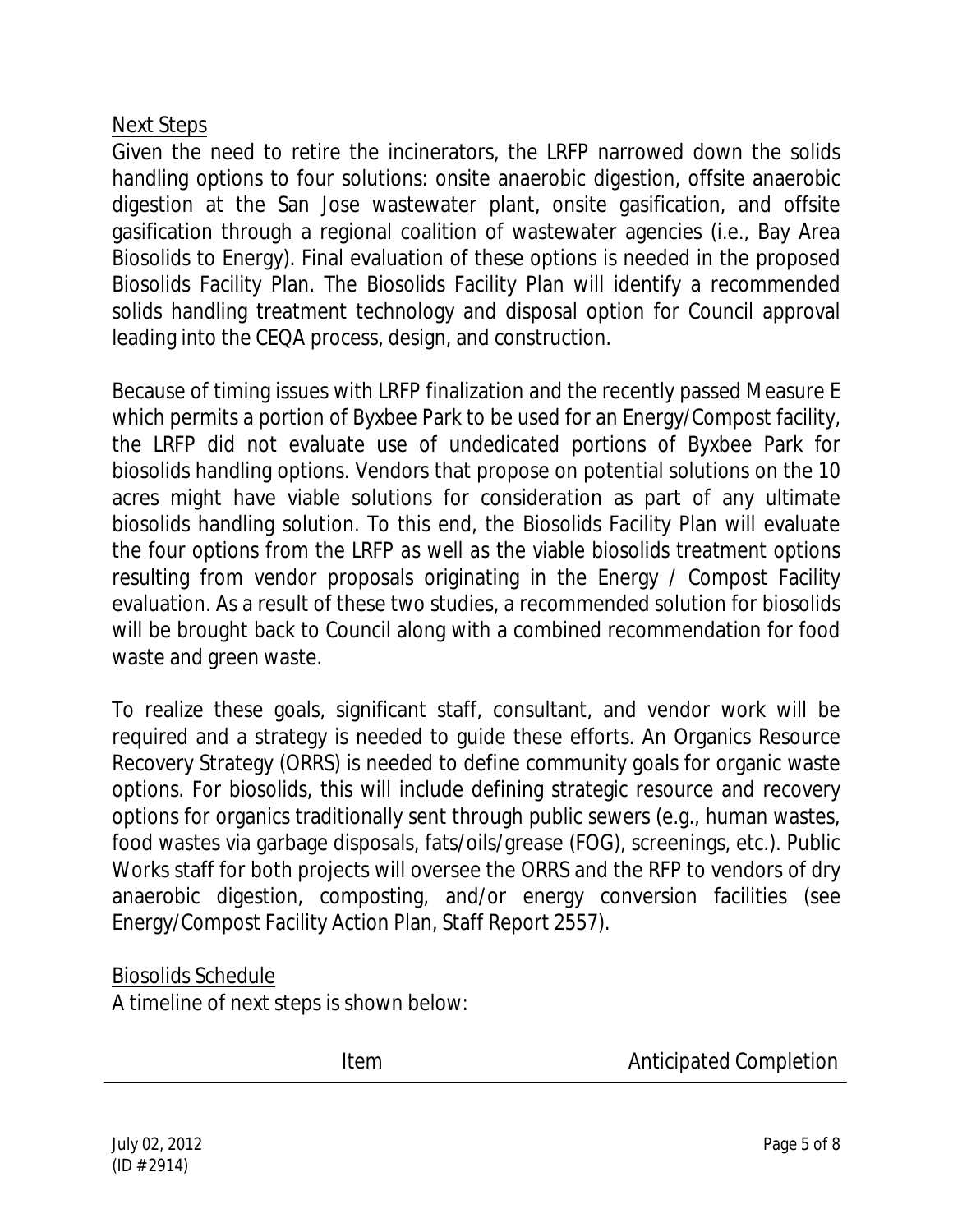| Financing Plan Framework Completed                   | December 2012     |
|------------------------------------------------------|-------------------|
| <b>Organics Resource Recovery Strategy</b>           | <b>April 2013</b> |
| Solids Technology/Disposal Recommendation to Council | February 2014     |
| <b>Biosolids Facility Plan Completion</b>            | <b>July 2014</b>  |
| <b>CEQA Environmental Review</b>                     | <b>Fall 2015</b>  |
| <b>Biosolids Facility Design</b>                     | 2017              |
| <b>Startup New Biosolids Facility</b>                | 2019              |

#### **Resource Impact**

Funds needed to construct the identified replacement and rehabilitation projects will be provided by the Wastewater Treatment Fund. The Wastewater Treatment Fund recovers costs from the Palo Alto Wastewater Collection Fund and from the other five partners. The Wastewater Treatment Fund's debt service expenses are recovered through partner billing; the billing share is based on contract-defined flow capacity allocations. The LRFP's minor capital projects (about \$2.6M / year) are authorized in the partner contracts and based on annual flow shares. Minor capital projects will continue to be authorized each year by Palo Alto City Council, and no debt service is required for these minor capital projects. Financing for the seven major projects most likely will require debt financing, partner contract modification, and/or grants; these "major" projects need to be approved by Mountain View, Los Altos, Stanford, and East Palo Alto Sanitary District as part of a contract requirement with Plant partners. The contract with Los Altos Hills does not require partner approval for capital projects.

The LRFP addressed the need for capital projects as summarized below:

| <b>Facility Renovation &amp; Replacement</b> | \$157M         |
|----------------------------------------------|----------------|
| Incinerator Replacement                      | $$13 - $89M$   |
| <b>Total Renovation &amp; Replacement</b>    | $$170 - $246M$ |
| Potential Future Regulatory Demands          | \$146M         |
| <b>Total Capital Needs</b>                   | \$316 - \$392M |

Both the identified and the potential regulatory needs represent significant capital expenses. The needs are consistent with neighboring wastewater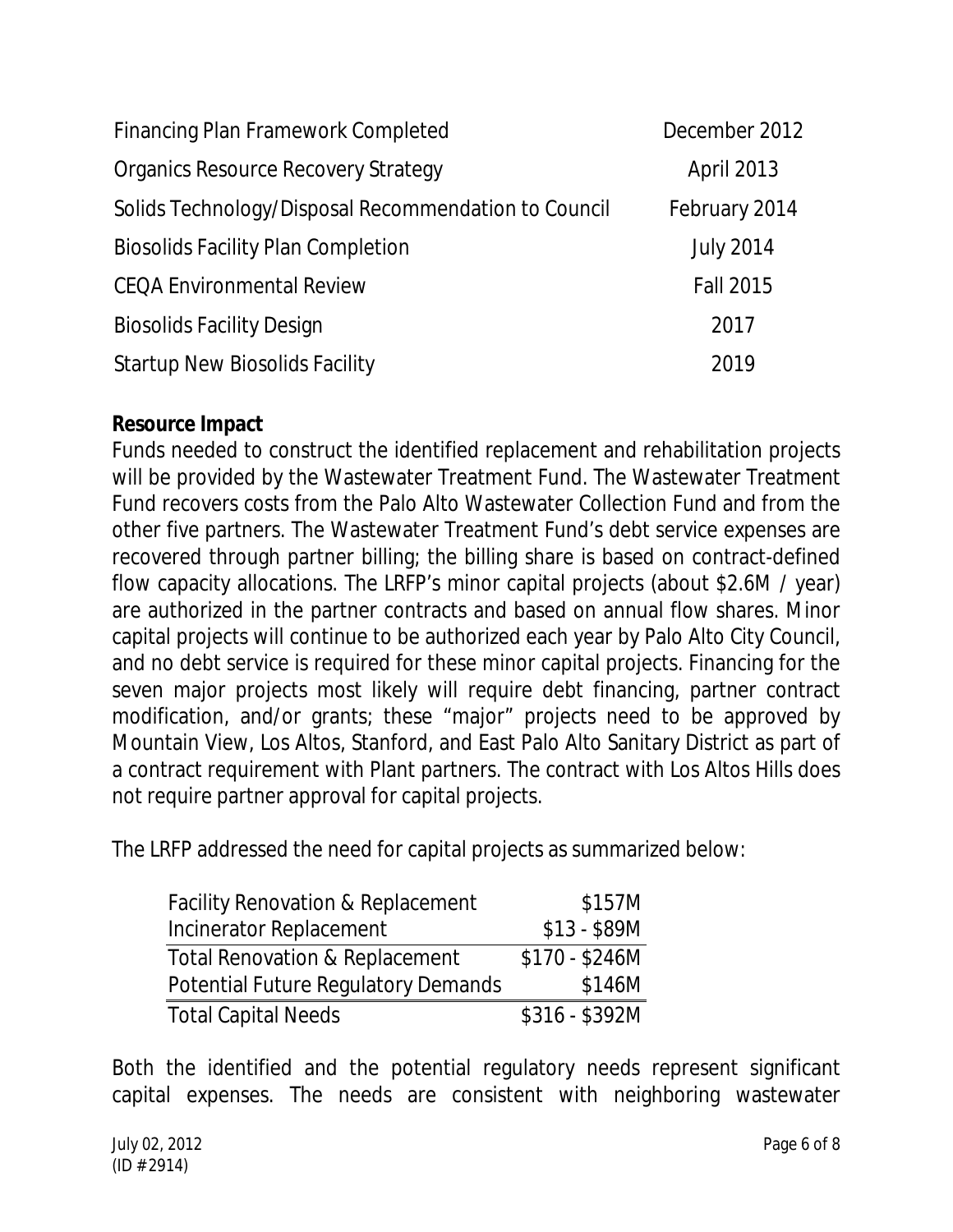treatment plant capital plans (e.g., rehabilitation costs for South Bayside System Authority in Redwood City: \$151M; Sunnyvale: \$225M; and San Jose: \$1,800M).

Financing opportunities fall into two basic debt financing alternatives: (a) a lowinterest loan from the State Water Resources Control Board (i.e., an SRF loan), or (b) a utility revenue bond backed by rates or charges of the system. Using partner contract modifications to create a greater "pay-as-you-go" approach constitutes another alternative. Grant opportunities may also be available, particularly for recycled water and energy projects. A financing plan is required to explain financing instruments, to detail partner shares and contract modifications, and evaluate expected sewer rate increases. Preliminary analysis indicates low to moderate sewer rate increases for the typical Palo Alto residential sewer bill would cover the first four major capital projects through 2018 (see chart below). This analysis is based on issuance of revenue bonds. Rate increases would be even lower if a low interest State Water Board loan was obtained. It is too early to determine state eligibility for an award of a state loan.



#### **Palo Alto Single Family Wastewater Bill Projection**

Even with new debt service, the overall monthly sewer rate will remain consistent with residential sewer rates within San Mateo and Santa Clara Counties.

July 02, 2012 Page 7 of 8 (ID # 2914)